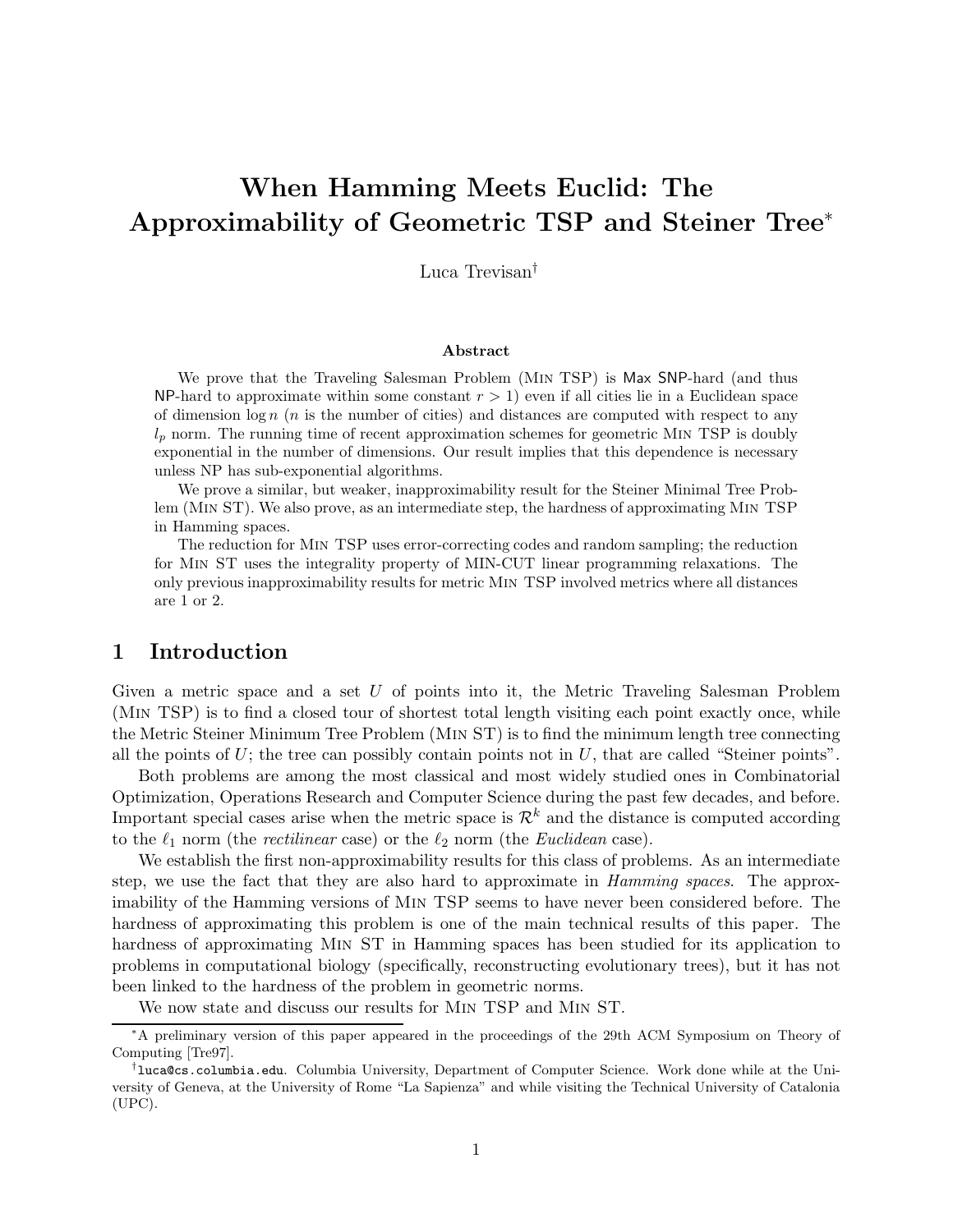#### 1.1 The Traveling Salesman Problem

Interest in the Min TSP started during the 1930's. In 1966, the (already) long-standing failure of developing an efficient algorithm for the Min TSP led Edmonds [Edm66] to conjecture that the problem is not in P: this is sometimes referred to as the first statement of the  $P \neq NP$  conjecture. See the book of Lawler et al. [LLKS85] for an extensive survey of results on Min TSP. Here we will only review the results that are relevant to the present paper. The MIN TSP is NP-hard even if the cities are restricted to lie in  $\mathcal{R}^2$  and the distances are computed according to the  $\ell_2$ norm [GGJ76, Pap77]. Due to such a negative result, research concentrated on developing good heuristics. Recall that an r-approximate algorithm  $(r > 1)$  is a polynomial-time heuristic that is guaranteed to deliver a tour whose cost is at most r times the optimum cost. A  $3/2$ -approximation algorithm that works for any metric space is due to Christofides [Chr76]. For more than twenty years, no improvement of this bound had been found, even in the restricted case of geometric metrics.

In the late 1980's, the discovery of the theory of Max SNP-hardness [PY91] gave a tool for understanding this lack of results. Indeed, Papadimitriou and Yannakakis [PY93] proved that the Min TSP is Max SNP-hard even when restricted to metric spaces (as we shall see later, the result also holds for a particularly restricted class of metric spaces). As later shown by Arora et al. [ALM<sup>+98]</sup>, this implies that there exists a constant  $\epsilon > 0$  such that metric MIN TSP cannot be approximated within a factor  $(1 + \epsilon)$  in polynomial time, unless  $P = NP$ . The complexity of approximating Min TSP in the case of geometric metrics remained a major open question. In his PhD thesis, Arora noted that proving the Max SNP-hardness of Euclidean MIN TSP in  $\mathcal{R}^2$  should be very difficult, but that this could perhaps be done in  $\mathcal{R}^{k(n)}$  for sufficiently large  $k(n)$  [Aro94, Chapter 9]. In [GKP95], Grigni, Koutsopias and Papadimitriou proved that the restriction of the MIN TSP to shortest paths metrics of planar graphs can be approximated within  $(1 + \epsilon)$  in time  $n^{O(1/\epsilon)}$ . Such an approximation algorithm is called a *Polynomial Time Approximation Scheme (PTAS)*. This result led Grigni et al. [GKP95] to conjecture that Euclidean Min TSP has a PTAS in  $\mathcal{R}^2$ . They again posed the question of determining the approximability of the problem for higher dimensions. In a recent breakthrough, Arora [Aro96] developed a PTAS for the MIN TSP in  $\mathcal{R}^2$ under any  $\ell_p$  metric. Such an algorithm also works in higher dimensional spaces and, in particular, it runs in time  $n^{\tilde{O}((\log^{d-2} n)/\epsilon^{d-1})}$  in  $\mathcal{R}^d$ . A similar approximation scheme (but only for spaces of dimension 2) was also found later by Mitchell [Mit97]. Arora has subsequently improved the running time of his approximation scheme [Aro98]; his new scheme runs in nearly-linear time for any fixed number of dimensions. Specifically, the algorithm of [Aro98] finds a  $(1+\epsilon)$ -approximate solution in  $\mathcal{R}^d$  in time  $n(\log n)^{O((\sqrt{d}/\epsilon)^d)})$ . An additional improvement is due to Rao and Smith [RS98]. Their algorithm runs in time  $(\sqrt{d}/\epsilon)^{O(d(\sqrt{d}/s)^{d-1})}n+O(dn\log n)$ . The dependence of the running time on the number of dimensions is however still doubly exponential.

This is a typical occurrence of the "curse of dimensionality", a phenomenon empirically observed in several cases in computational geometry, that is, the fact that the complexity of a geometric problem grows exponentially or more in the number of dimensions of the space. In some cases (e.g. nearest neighbor search [Kle97, KOR98, IM98]) clever algorithmic solutions can be developed to avoid this exponential growth. In a preliminary version of [Aro96] Arora asked whether an approximation scheme for geometric Min TSP exists for any arbitrary number of dimensions.

Our Results. In this paper we essentially answer negatively to this questions. We prove that MIN TSP in  $\mathcal{R}^{\log n}$  is Max SNP-hard using any  $\ell_p$  metric. It follows from our result that there cannot be a PTAS for these problems (unless  $P= NP$ ) and that there cannot be  $(1+\epsilon)$ -approximate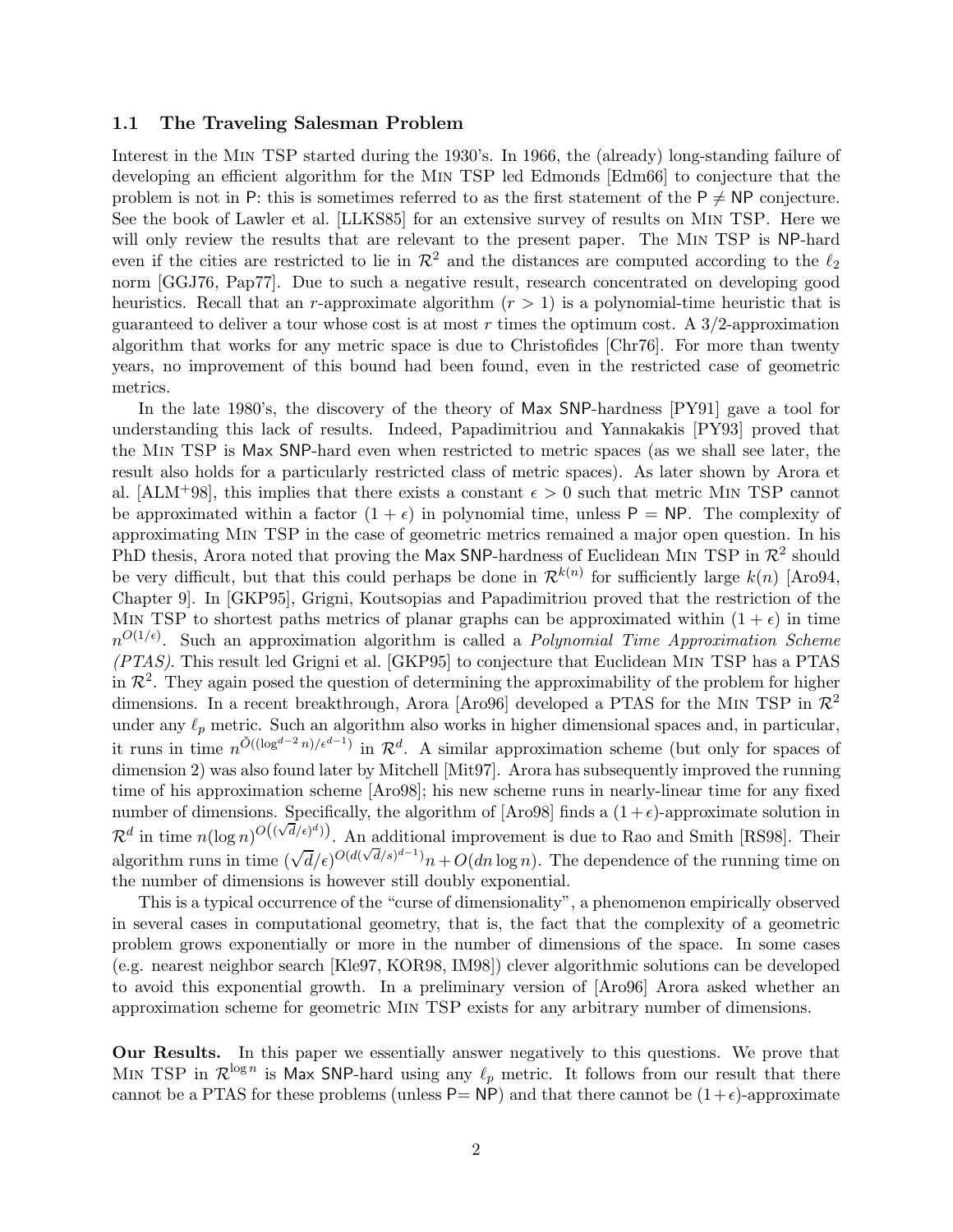algorithms in  $\mathcal{R}^d$  running in time  $n^{O(d/\epsilon)}$  for any  $\epsilon > 0$ , unless  $\mathsf{NP} \subseteq \mathsf{DTIME}(n^{O(\log n)})$ .

The Max SNP-hardness is proved by means of a reduction from the version of the metric Min TSP that was shown to be Max SNP-hard in [PY93]. In such metric spaces, any pair of points is either at distance one or two, and an additional technical condition holds. The reduction uses a mapping (see Lemma 9) of the metric spaces of [PY93] into Hamming spaces and the observation (see Proposition 3) that, for elements of  $\{0,1\}^n$  a "gap" in the Hamming distance is preserved if distances are computed according to a  $\ell_p$  metric. Our mapping of the metric spaces of [PY91] into Hamming spaces does not preserve distances up to negligible distortion (in fact we suspect that such kind of mapping would be provably impossible). Instead, our mapping introduces a fairly high (yet constant) distortion, but satisfies an additional condition: cities at distance one are mapped into cities at distance  $\approx D_1$ ; cities at distance 2 are mapped into cities at distance  $\approx D_2$ , and  $D_2$  is larger than  $D_1$  by a multiplicative constant factor. This is sufficient to make the mapping be an *approximation preserving reduction*. Our mapping uses *error-correcting*  $codes$  (namely, Hadamard codes) to map cities into an  $O(n)$ -dimensional Hamming space, and then *random sampling* to reduce the number of dimensions to  $O(\log n)$ .

The Minimum k-Cities Traveling Salesman Problem (Min k-TSP) and the Minimum Degree-Restricted Steiner Tree Problem (two problems mentioned in Arora's papers [Aro96, Aro98] on approximation schemes for geometric problems) are generalizations of the Min TSP. The hardness results that we prove for Min TSP clearly extend to them.

#### 1.2 The Minimum Steiner Tree Problem

The origins of the Min ST problem are even more remote than the Min TSP's ones: the case when  $|U| = 3$  and the metric space is  $\mathcal{R}^2$  with the  $\ell_2$  norm has been studied by Torricelli in the 17th century. A more general case was later considered by Gauss. Recent results about this problem are similar to the ones for MIN TSP: exact optimization is NP-hard in  $\mathcal{R}^2$  both in the Rectilinear  $(\ell_1)$ case [GJ77] and in the Euclidean  $(\ell_2)$  case [GGJ77]. Constant-factor approximation is achievable in any metric space (the best factor is 1.644 due to Karpinski and Zelikovsky [KZ97]), in general metric spaces the problem is Max SNP-hard [BP89]. Arora [Aro96, Aro98], Mitchell [Mit97], and Rao and Smith [RS98] show how to extend their geometric TSP approximation schemes to geometric Min ST. The running time of these approximation schemes are the same as reported in the previous section for TSP. See also the books by Hwang, Richards and Winters [HRW92] and by Ivanov and Tuzhilin [IT94] and the web page maintained by Ganley [Gan] for extended surveys on the Steiner tree literature. No non-approximability result was known for geometric versions of the Steiner Tree problem. Steiner Tree in Hamming spaces is known to be Max SNP-hard, though this result is usually expressed in terms of an equivalent problem in computational biology (see Wareham's Master Thesis [War93] and also [JW94, War95]).

Our Results. We prove the Max SNP-hardness of MIN ST in  $\mathcal{R}^n$  under the  $\ell_1$  norm. We establish this result by means of a reduction from the Min ST problem in Hamming spaces. The reduction is based on the following combinatorial result (Theorem 14): for an instance where all the points are in  $\{0,1\}^n \subset \mathbb{R}^n$ , there exists an optimum solution where all the Steiner points lie in  $\{0,1\}^n$ . We prove this fact using the *integrality property* of Min-CUT linear programming relaxations.

### 1.3 Discussion

For Euclidean Min TSP, there is still a slight slackness between recent approximation schemes and our hardness result. Specifically, a running time  $2^{(2^d)/\epsilon}$  poly $(n)$  would be compatible with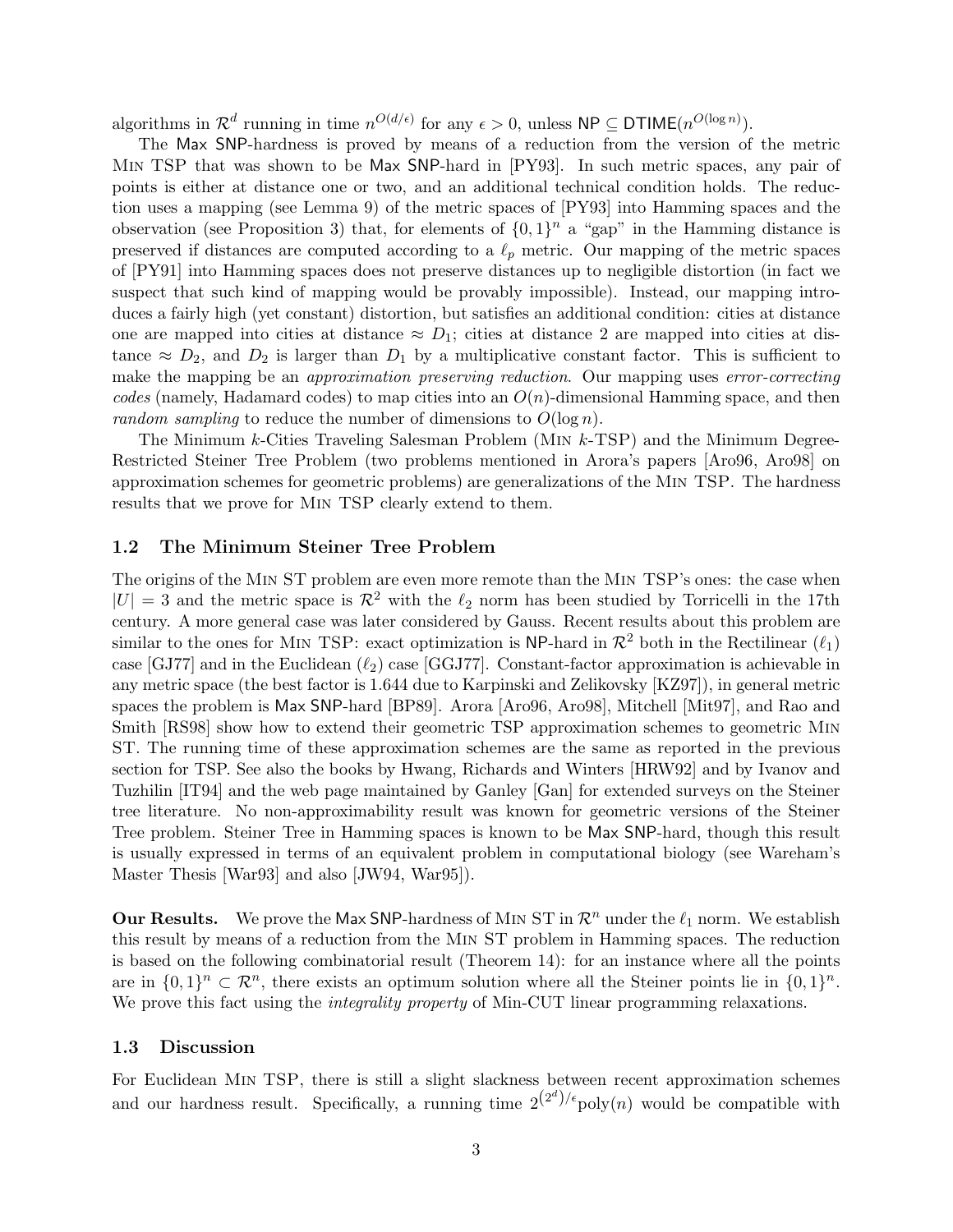our results, but if we believe that NP does not admit sub-exponential algorithms (i.e. NP  $\not\subseteq$ DTIME( $2^{n^{o(1)}}$ )), then even a running time  $2^{2^{o(d)}/\epsilon}$ poly $(n)$  is infeasible. For a fixed  $\epsilon$ , the approximation scheme of Rao and Smith [RS98] runs in time  $(\sqrt{d}/\epsilon)^{O(d(\sqrt{d}/s)^{d-1})}n+O(dn\log n)$  which, for fixed  $\epsilon$ , is roughly  $2^{2^{(d \log d)/2 + \log d + \log \log d + \log \log n + O(1)}}$ .

There is much more room for improvements for the Min STproblem, however our results at least imply that the number of dimensions *does matter* in the running time of an approximation scheme for this geometric problem.

We feel that one important contribution of this paper is the recognition of Hamming spaces as a class of metric spaces that are somewhat "close" both to arbitrary metrics and to geometric metrics, while also having a nice combinatorial structure. This combination of characteristics makes problems on Hamming metrics an ideal "intermediate" step in reducing a combinatorial problem to a geometric problem. Our hardness result for Hamming Min TSP has been used by Crescenzi et al.  $[CGP+98]$  in order to prove the NP-hardness of the protein folding problem.

We also think that it should be worth trying to improve Christofides algorithm in Hamming spaces. While the well-behaved structure of Hamming spaces should not make this task impossible, it is likely that such an improved algorithm could give useful ideas for more general cases.

## 2 Preliminaries

We denote by R the set of real numbers. For an integer n we denote by  $[n]$  the set  $\{1, \ldots, n\}$ . For a vector  $a \in \mathcal{R}^n$  and an index  $i \in [n]$ , we denote by  $a[i]$  the *i*-th coordinate of a. The *weight* of a Boolean vector  $a \in \{0,1\}^n$  is the number of non-zero entries.

Given an instance x of an optimization problem A, we will denote by  $\mathsf{opt}_A(x)$  the cost of an optimum solution for x, we will also typically omit the subscript. For a feasible solution  $y$  (usually a tour or a tree) of an instance x of an optimization problem A, we denote its cost by  $\cosh(x, y)$  or, more often, as  $cost(y)$ . See e.g. [BC93, Pap94] for formal definitions about optimization problems. In this paper we will use the notions of L-reduction and Max SNP-hardness. Max SNP is a class of constant-factor approximable optimization problems that includes Max 3SAT, we refer the reader to [PY91] for the formal definition.

Definition 1 (L-reduction) *An optimization problem* A *us said to be L-reducible to an optimization problem* B *if two constants* α *and* β *and two polynomial-time computable functions* f *and* g *exist such that*

- *1. For an instance* x of A,  $x' = f(x)$  *is an instance of* B, and *it holds*  $\text{opt}_B(x') \leq \alpha \text{opt}_A(x)$ *.*
- 2. For an instance x of A, and a solution y' feasible for  $x' = f(x)$ ,  $y = g(x, y')$  is a feasible *solution for* x and it holds  $|\textsf{opt}_A(x) - \textsf{cost}_A(x, y)| \leq \beta |\textsf{opt}_B(x') - \textsf{cost}_B(x', y')|.$

We say that an optimization problem A is Max SNP-hard if all Max SNP-problems are L-reducible to A. From [ALM<sup>+</sup>98] it follows that if a problem A is Max SNP-hard, then a constant  $\epsilon > 0$  exists such that  $(1 + \epsilon)$ -approximating A is NP-hard.

A function  $d: U \times U \rightarrow \mathcal{R}$  is a *metric* if the following properties hold:

- 1.  $d(u, v) \geq 0$  for all  $u, v \in U$ ;
- 2.  $d(u, v) = 0$  if and only if  $u = v$ ;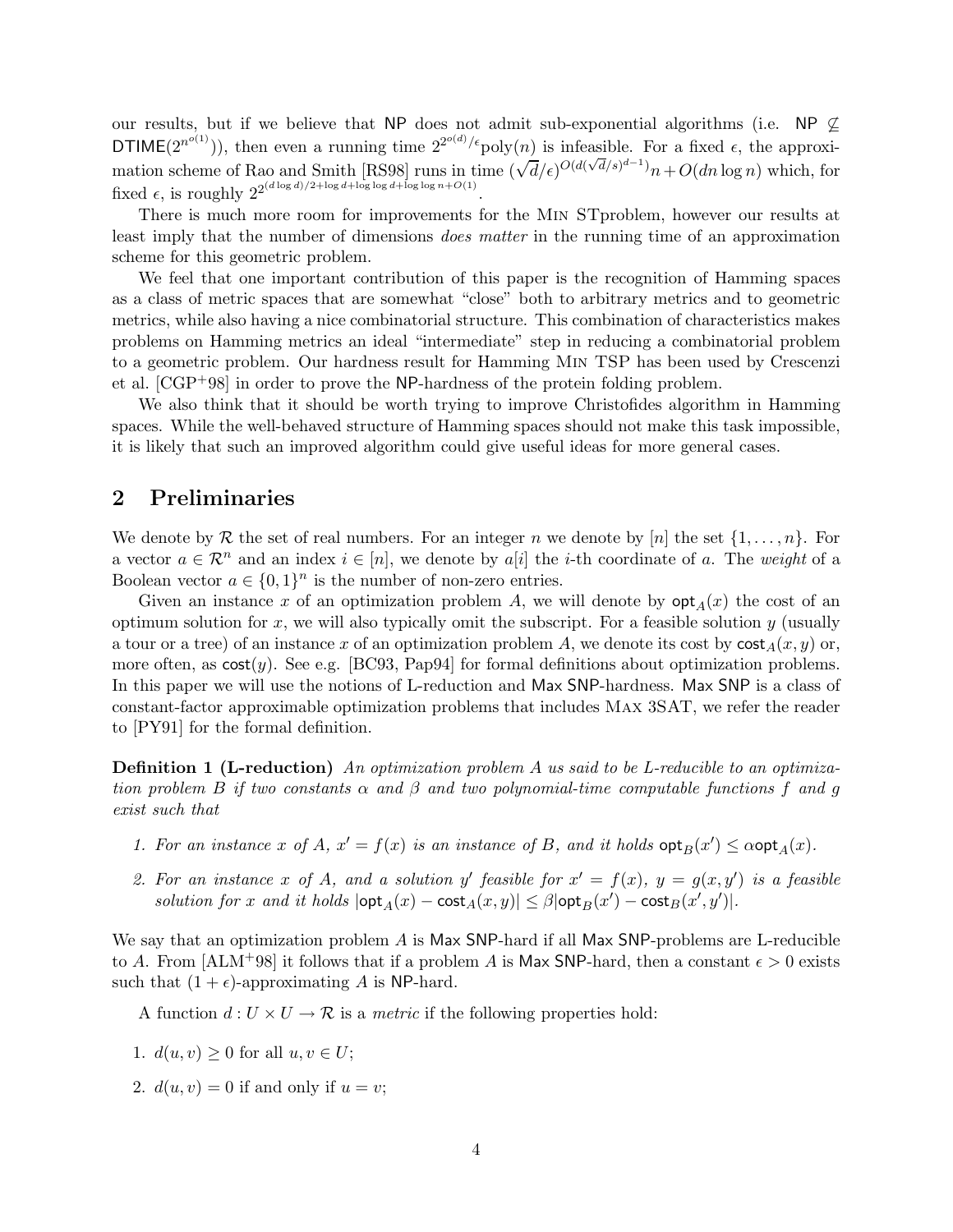- 3.  $d(u, v) = d(v, u)$  for any  $u, v \in U$  (symmetry);
- 4.  $d(u, v) \leq d(u, z) + d(z, v)$  for any  $u, v, z \in U$  (triangle inequality.)

If all properties but (2) hold, then d is said to be a *semi-metric*. Abusing notation, we will usually adopt the term "metric" both for metrics and semi-metrics.

**Definition 2** ((1, 2) − B metrics) *For a positive integer* B, a metric  $d : U \times U \rightarrow \mathbb{R}$  *is a* (1, 2)−B *metric if it satisfies the following properties:*

- *1. For any*  $u, v \in U$ ,  $u \neq v$ ,  $d(u, v) \in \{1, 2\}$ .
- 2. For any  $u \in U$ , at most B elements of U are at distance 1 from u.

Papadimitriou and Yannakakis [PY93] have shown that a constant  $B_0 > 0$  exists such that the MIN TSP is Max SNP-hard even when restricted to  $(1, 2) - B_0$  metrics.

For an integer  $p \ge 1$ , the  $\ell_p$  norm in  $\mathcal{R}^n$  is defined as  $||(u_1, \ldots, u_n)||_p = \left(\sum_{i=1}^n |u_i|^p\right)^{(1/p)}$ . The distance induced by the  $\ell_p$  norm is defined as  $d_p(u, v) = ||u - v||_p$ . For a positive integer n, we denote by  $d_H^n$  the Hamming metric in  $\{0,1\}^n$  (we will usually omit the superscripts). We will make use of the following fact.

**Proposition 3** Let  $u, v \in \{0, 1\}^n \subseteq \mathbb{R}^n$ . Then  $d_p(u, v) = d_H(u, v)^{1/p}$ .

Before starting with the presentation of our results, we make the following important caveat.

Remark 4 *In some of the proofs of this paper we implicitly make the (unrealistic) assumption that arbitrary real numbers can appear in an instance and that arithmetic operations (including squared roots) can be computed over them in constant time. However, our results still hold if we instead assume that numbers are rounded and stored in a floating point notation using*  $O(\log n)$  *bits. This fact follows from a modification of the argument used in [Aro96] to reduce a general instance of Euclidean TSP or Steiner Tree into an instance where coordinates are positive integers whose value is*  $O(n^2)$ *.* 

## 3 The Min TSP

Our hardness result is based on a "distance preserving" embeddings of  $(1, 2) - B$  metric spaces into Hamming spaces. We first define the kind of embedding we are looking for.

Definition 5 *For an integer* B*, a* (1, 2) − B *metric space* (U, d)*, an integer* k *and positive reals*  $D_1, D_2 > 0$  and  $0 < \epsilon < 1/2$ , we say that a mapping  $f: U \to \{0, 1\}^k$  is  $(k, D_1, D_2, \epsilon)$ -good if for *any*  $u, v \in U$ :

- *1.* If  $d(u, v) = 1$ , then  $D_1(1 \epsilon) \le d_H(f(u), f(v)) \le D_1(1 + \epsilon)$ .
- *2.* If  $d(u, v) = 2$ , then  $D_2(1 \epsilon) \le d_H(f(u), f(v)) \le D_2(1 + \epsilon)$ .

In particular, if f is a  $(k, D_2, D_1, 0)$ -good embedding, then pairs at distance 2 are mapped into pairs at distance  $D_2$  nd pairs at distance 1 are mapped into pairs at distance  $D_1$ .

Recall that, for any  $n = 2<sup>h</sup>$  that is a power of 2, the *first-order Reed-Muller Code* (which is also an *Hadamard Code*)  $H_n \subset \{0,1\}^n$  is a set of n binary strings of length n whose pairwise Hamming distance is  $n/2$ . The elements of  $H_n$  can be seen as the set of liner functions  $l : \{0,1\}^h \to \{0,1\}$ . See e.g. [vLW92, Chapter 18] and the references therein for more details. The set  $H_n$  is computable in time polynomial in  $n$ .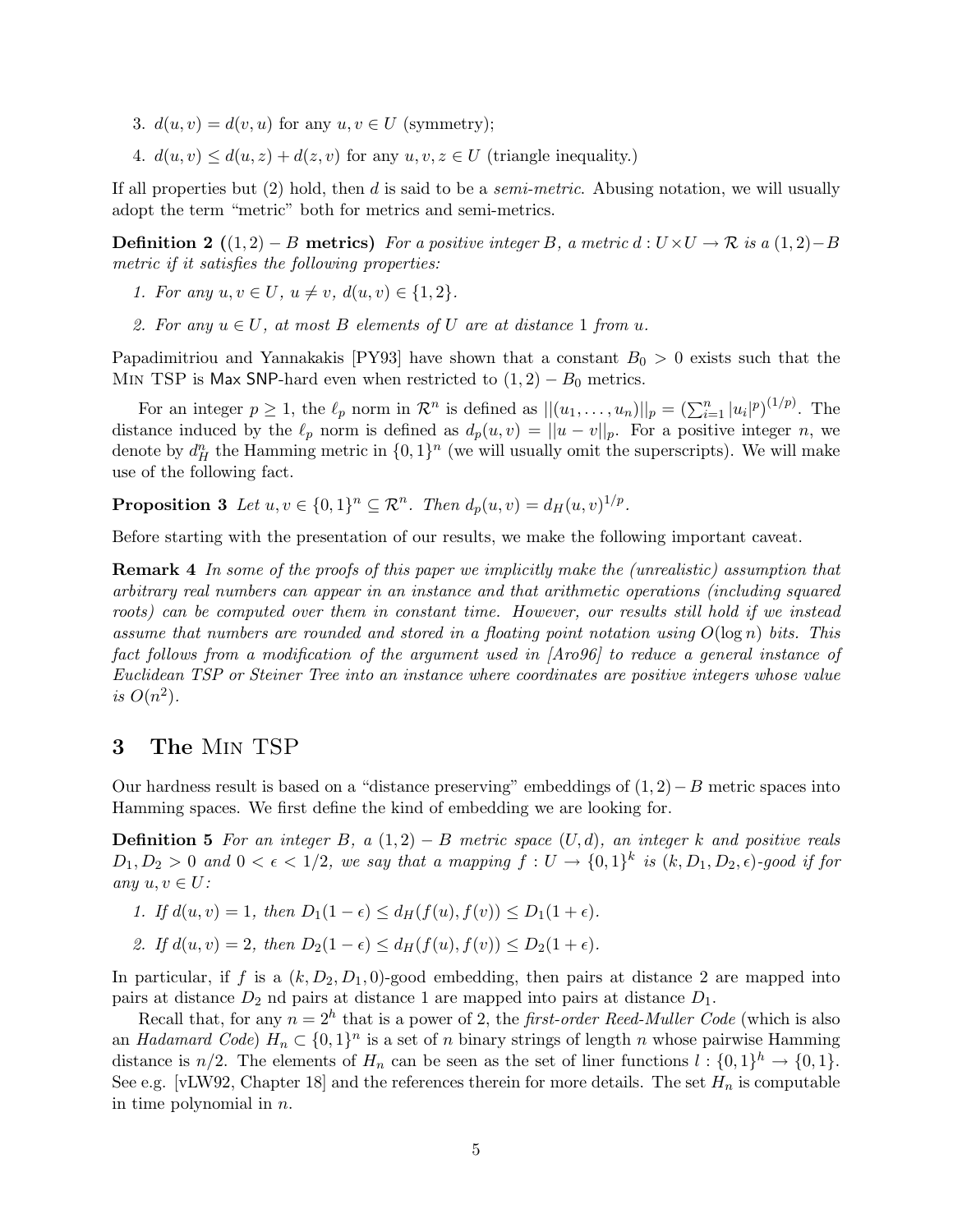Lemma 6 *There exists a polynomial time algorithm that on input a* (1, 2)−B *metric with* n *points, where n is a power of two, finds a*  $((B+1)n, Bn/2, (B+1)n/2, 0)$ *-good embedding.* 

PROOF: Let  $U = \{u_1, \ldots, u_n\}$ . Recall that a  $(1, 2) - B$  metric  $(U, d)$  can be represented as an undirected graph  $G = (U, E)$ , where  $\{u, v\} \in E$  iff  $d(u, v) = 1$  (see [PY93]). Note that G has maximum degree B.

We claim that we can find in polynomial time a partition of E into  $B+1$  matchings  $E_1, \ldots, E_{B+1}$ . To prove this claim, it suffices to observe that the problem of partitioning the set of edges of a graph into disjoint matchings is a restatement of the *edge coloring problem*. In a graph of maximum degree B, an edge coloring with  $B + 1$  colors can be found in polynomial time [Hol81].

We now describe the embedding. Each node  $u \in U$  is mapped into a string  $f(u)$  that is the concatenation of  $B + 1$  strings  $a_u^1, \ldots, a_u^{B+1} \in H_n$ :

$$
f(u) = a_u^1 \circ \dots \circ a_u^{B+1} .
$$

For a fixed  $i \in \{1, ..., B+1\}$ , the strings  $\{a_u^i\}_{u \in U}$  are chosen arbitrarily in  $H_n$  such that  $a_u^i = a_v^i$  if and only if  $\{u, v\} \in E_i$ . Since  $H_n$  can be generated in polynomial time in n, the overall construction can be carried out in  $\text{poly}(n)$  time.

Let us now compute the distance between two strings  $f(u)$  and  $f(v)$ . There are two cases to be considered.

- 1. If  $\{u, v\} \notin E$ , then  $a^i_u \neq a^i_v$  for all  $i = 1, ..., B + 1$ , and so  $d_H(f(u), f(v)) = (B + 1) \cdot n/2$ .
- 2. If  $\{u, v\} \in E$ , then  $\{u, v\} \in E_j$  for some j, and we have  $a_u^j = a_v^j$  and  $a_u^i \neq a_v^i$  for  $i \neq j$ . It follows that  $d_H(f(u), f(v)) = B \cdot n/2$ .

 $\Box$ 

We also observe the following simpler result

Lemma 7 *There exists a polynomial time algorithm that on input a* (1, 2)−B *metric with* n *points finds a*  $((B+1)n, 2B, 2(B+1), 0)$ *-good embedding. Furthermore, any vector in the embedding has weight precisely*  $B + 1$ *.* 

PROOF: Use the same construction of the proof of Lemma 6, but using the code  $I_n \subset \{0,1\}^n$ composed of all the *n* vectors of length *n* having exactly one non-zero entry. Any two elements of such a code have distance precisely 2.  $\Box$ 

Our next goal is to map the instances of Hamming TSP produced by Lemma 6 into Hamming spaces of logarithmic dimension. Observe that the distance between any two points is a constant fraction of the number of dimensions. We will show how to exploit this property using *random sampling*. The main fact about random sampling is the following: let  $b_1, \ldots, b_n \in \{0, 1\}$  be unknown values. If we pick a random sub(multi-)set  $b_{i_1}, \ldots, b_{i_m}$  of m elements, where  $m = O((\log 1/\delta)/\epsilon^2)$ , then with probability  $1 - \delta$  it holds that

$$
\left|\sum_{i=j}^n b_j - \frac{n}{m}\sum_{j=1}^m b_{i_j}\right| \le \epsilon n \; .
$$

Now, if we pick  $m = O((\log n)/\epsilon^2)$  coordinates from the target Hamming space of the previous reduction, and we project the mapping on this (multi)subset of coordinates, the distance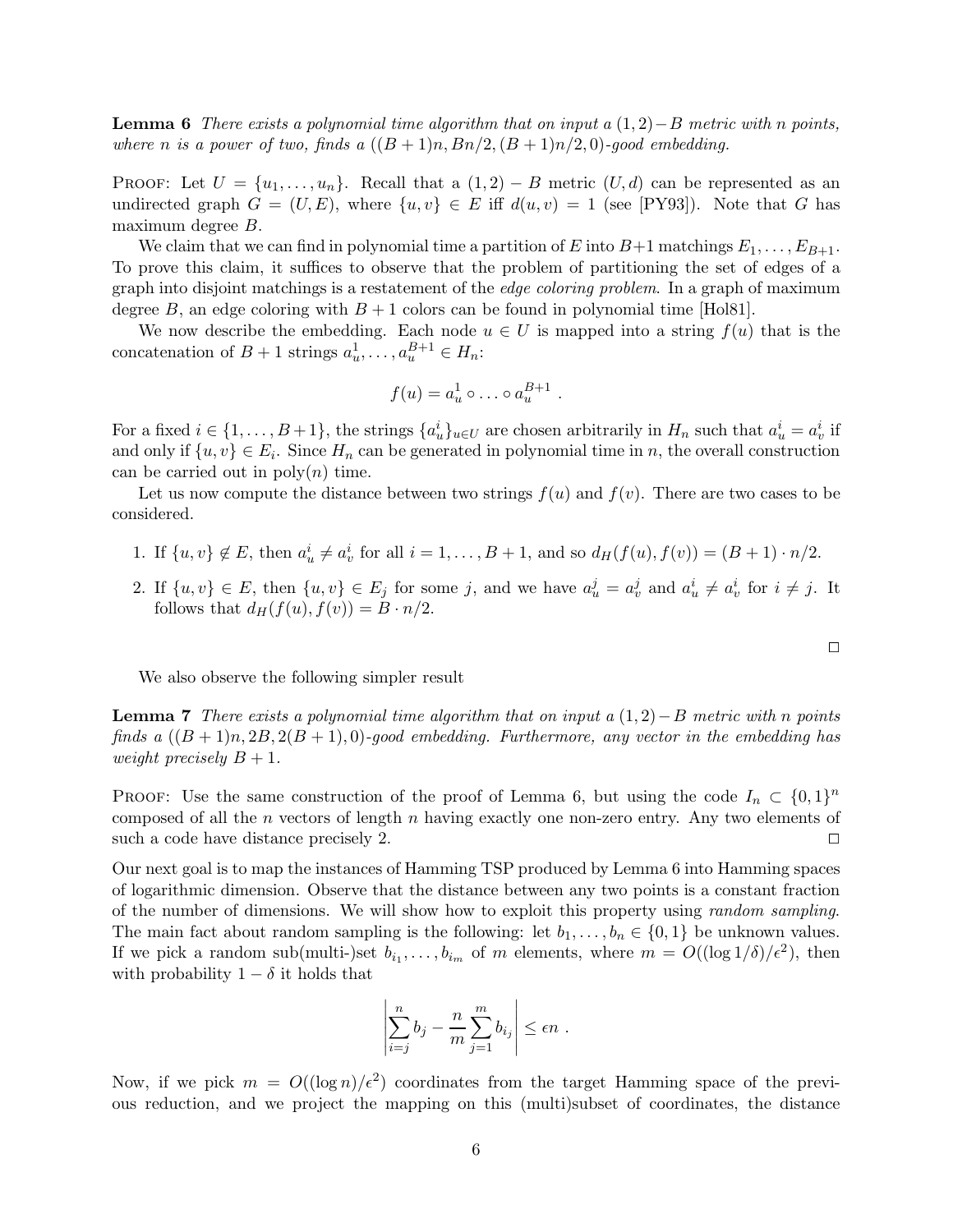between two fixed cities will deviate from the expected one by a factor at most  $\epsilon m$  with probability  $(1 - 1/\text{poly}(n))$ . In particular, there is a constant probability that all the pairwise distances are simultaneously "distorted" by at most  $\epsilon m$ . Using the oblivious sampler of Bellare and Rompel [BR94] (or alternatively, the Chernoff bound for random walks on expander graphs [Gil98]) we can find such a set of  $O((\log n)/\epsilon^2)$  coordinates *deterministically* in polynomial time. Details follow. We first state formally the result of Bellare and Rompel.

Lemma 8 (Randomness-efficient sampling [BR94]) *There exists a randomized algorithm* (called sampler) that on input parameters  $\epsilon > 0, \delta > 0$  and n, computes a sequence of (not nec*essarily distinct) indices*  $i_1, \ldots, i_k$  where  $k = O((1/\epsilon^2) \log 1/\delta)$  *such that for any fixed sequence of boolean values*  $b_1, \ldots, b_n \in \{0, 1\}$ *, the following holds:* 

$$
\Pr\left[\left|\frac{1}{n}\sum_{j}a_j - \frac{1}{k}\sum_{j}a_{i_j}\right| > \epsilon\right] \le \delta
$$

*where the probability is taken over the random choices of the sampler. Furthermore, the sampler only uses*  $O(1/\epsilon^2 + \log 1/\delta)$  *random bits.* 

We can now state and prove our result about embeddings in Hamming spaces with a logarithmic number of dimensions.

**Lemma 9** *There exists a polynomial time algorithm that, for any* B and  $\gamma > 0$ , on input a (1,2)− B metric  $(U, d)$  with n points finds a  $(k, DB/(B + 1), D, \gamma)$ -good embedding of U, where  $k =$  $O((\log Bn)/\gamma^2)$  and  $D = k/2$ .

PROOF: The algorithm first computes an embedding of  $(U, d)$  into  $\{0, 1\}^m$  according to Lemma 6, where  $m \leq 2(B+1)|U|$  (recall that Lemma 6 can be applied only to metric spaces whose number of points is power of two, but this can be achieved by adding an appropriate number of dummy points; this at most doubles the number of dimensions of the final embedding.) Then Lemma 8 is applied, with parameters  $\epsilon = \gamma/3$  and  $\delta = 1/n^2$ . Let  $i_1, \ldots, i_k$  be the sequence of indices given by the sampler, where  $k = O(\log B n / \gamma^2)$ . Consider the embedding f' defined as  $f'(u)[j] = f(u)[i_j]$ , that is  $f'$  maps a point u into a substring of  $f(u)$  defined by the indices  $i_1, \ldots, i_k$ . For any pair of vertices u and v, consider the string  $a_1, \ldots, a_m$  where  $a_j = |f(u)[j] - f(v)[j]|$  Clearly the Hamming distance between  $f(u)$  and  $f(v)$  is equal to  $\sum_{j=1}^{m} a_j$ . On the other hand, the Hamming distance between  $f'(u)$  and  $f'(v)$  is  $\sum_j a_{i_j}$ . We observe that with probability at least  $1 - \delta = 1 - 1/n^2$  it holds that

$$
\left|\frac{1}{m}d_H(f(u), f(v)) - \frac{1}{k}d_H(f'(u), f'(v))\right| \le \epsilon
$$

and such a relation holds for all the pairs  $u, v$  simultaneously with positive probability. Thus, one of the possible outputs of the sampler is a sequence  $i_1, \ldots, i_k$  such that for all u and v

$$
\left|\frac{k}{m}d_H(f(u), f(v)) - d_H(f'(u), f'(v))\right| \le k\epsilon
$$

such a sequence can be found in polynomial time by considering all the polynomially many possible random choices of the sampler. It is left to the reader to verify that the resulting embedding satisfies the requirement of the Lemma.  $\Box$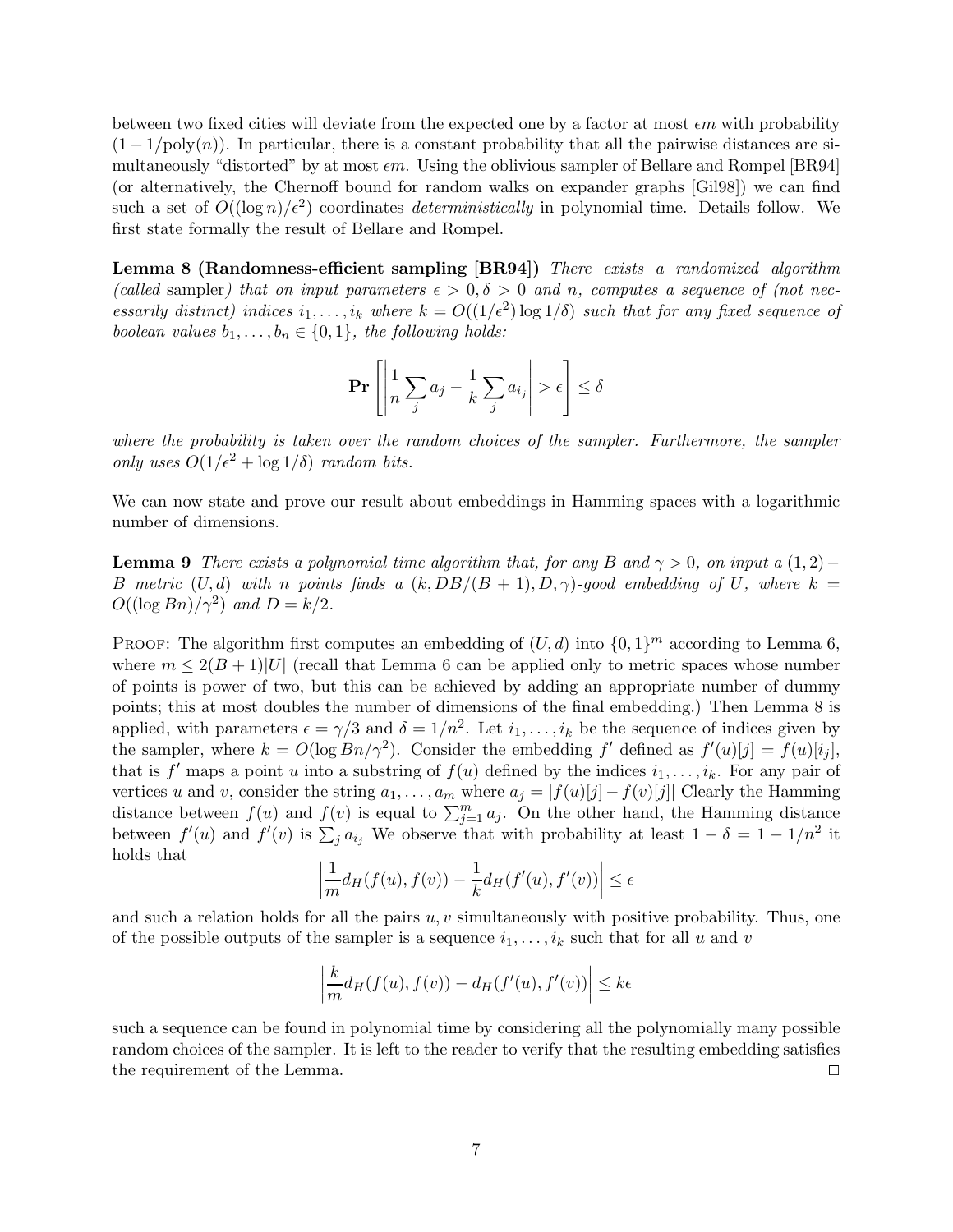**Theorem 10** For any p there exists a constant  $\epsilon_p > 0$  such that MIN TSP is NP-hard to approx*imate within a factor*  $(1 + \epsilon_p)$  *even when restricted to*  $\ell_p$  *spaces of logarithmic dimension.* 

PROOF: From [PY93] and [ALM<sup>+</sup>98] we have the following result: constants  $B_0 > 0$  and  $r_0 > 1$ exist such that, given an instance  $(U, d)$  of M<sub>IN</sub> TSP with a  $(1, 2) - B_0$  metric and n cities, and given the promise that either  $opt(U, d) = n$  or  $opt(U, d) \geq r_0 n$ , it is NP-hard to distinguish which of the two cases holds.

Fix a constant  $\gamma$  such that

$$
\frac{1-\gamma}{1+\gamma} \left( 1 + \frac{(r_0 - 1)}{B_0} \right) > 1 + \frac{(r_0 - 1)}{2B_0} \stackrel{\text{def}}{=} 1 + \epsilon_p.
$$

Such a constant  $\gamma$  must exists since for  $\gamma \to 0$  the left-hand side tends to a value strictly greater than the right-hand side.

Given an instance  $(U, d)$  of  $(1, 2) - B_0$  MIN TSP with n cities, we use Lemma 9 to map it into a Hamming space of dimension  $k = O(\log n)$  using a  $(k, DB_0/(B_0+1), D, \gamma)$ -good embedding with  $D = k/2$ . Let  $f: U \to \{0,1\}^k$  denote such embedding. We consider two cases.

- If  $opt(U, d) = n$ , then an optimum solution for U will have cost at most  $n \cdot D(B_0/(B_0+1))$ .  $(1 + \gamma)$  for U'.
- If  $opt(U, d) \geq nr_0$ , then there can be no solution for U' of cost less than  $nD(B_0/(B_0+1))(1-\alpha)$  $\gamma$ ) +  $(r_0 - 1)n(1/(B_0 + 1))D(1 - \gamma)$ . Otherwise, the same solution would have cost less than  $nr_0$  for U.

Distinguishing between the two cases is NP-hard, therefore it is NP-hard to approximate the target instance to within a factor

$$
\frac{1-\gamma}{1+\gamma} \cdot \frac{(B_0 + r_0 - 1)/(B_0 + 1)}{B_0/(B_0 + 1)} \ge 1 + \epsilon_p
$$

 $\Box$ 

**Remark 11** The claim of the Theorem asks for the cities to be in  $\mathcal{R}^{\log n}$ , rather than in  $\mathcal{R}^{\log n}$  as *in the previous construction. However, we can add*  $(n<sup>c</sup> - n)$  *new cities, all at distance*  $1/n<sup>c+1</sup>$  *from a given one. This perturbs the optimum in a negligible way, and gives an instance with*  $N = n^c$ *cities in*  $\mathcal{R}^{\log N}$ *.* 

Using techniques of Khanna et al. [KMSV99], the non-approximability result of Theorem 10 implies that geometric MIN TSP in  $\mathcal{R}^{\log n}$  under any  $\ell_p$  norm is APX PB-hard (in particular, Max SNPhard) under E-reductions and APX-complete under AP-reductions [CKST95].

## 3.1 Additional Remarks

Using the embedding of Lemma 7 in the proof of Theorem 10 one can prove the Max SNP-hardness of Min TSP when restricted to Hamming instances with a constant bound on the weight of the points. Reducing from  $TSP(1,2)$  in graphs with maximum degree 3 (an NP-hard problem) it is possible to prove the NP-hardness of the Hamming TSP problem in instances where all points have weight precisely 4. These problems were not known to be NP-hard before. It is reasonable to conjecture that Hamming TSP is solvable in polynomial time for instances where all points have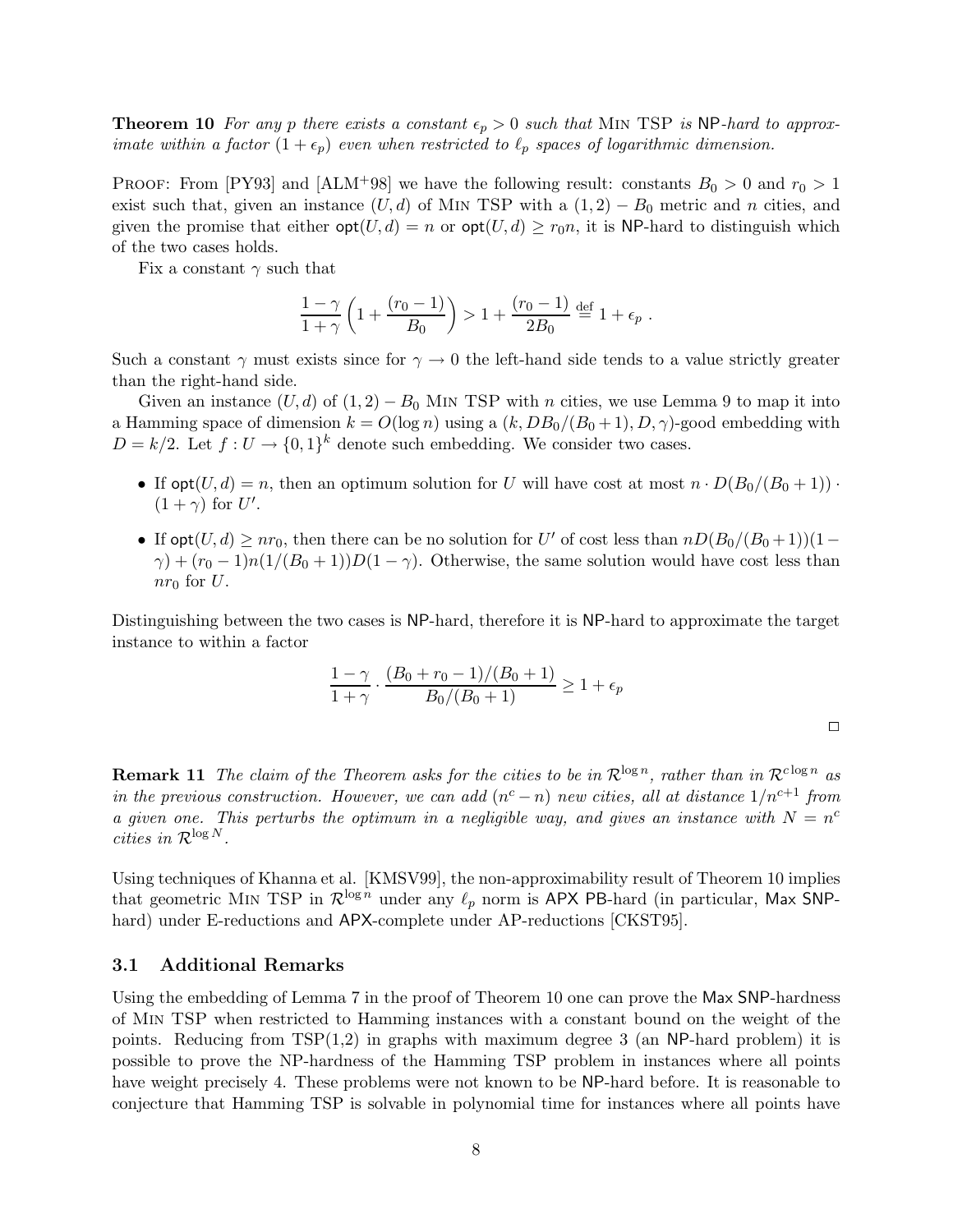weight at most 2 and is NP-hard for instances where all points have weight 3. We do not know how to prove this conjecture.

The use of Hadamard codes in the proof of Lemma 6 is motivated by our desire to produce Hamming instances where any two points have a linear (in the number of dimensions) distance. This property is essential to project the embedding down to a logarithmic number of dimensions.

## 4 The Min ST Problem

The hardness of approximating Min ST will be established by means of a reduction from the Hamming version of the problem.

The following result appears in [War93, Theorem 45, Part 3]. It is based on the observation that the NP-hardness proof of Hamming Min TSP appeared in [DJS86] yields an L-reduction from Vertex Cover in bounded degree graphs (a problem proved to be Max SNP-hard in [PY91]) to Hamming Min ST.

Theorem 12 ([War93]) Min ST *is* Max SNP*-hard even when restricted to Hamming spaces.*

Remark 13 *Unaware of these previous results, we presented a (independently found) proof of Theorem 12 in a preliminary version of this paper [Tre97].*

Our goal is to reduce the Steiner Tree problem in Hamming spaces to the Steiner Tree problem under the  $\ell_1$  distance. We note that for points in  $\{0,1\}^n$  the  $\ell_1$  distance equals the Hamming distance. However, the reduction is non-trivial since  $\mathcal{R}^n$  contains many points that are not in  $\{0,1\}^n$  and we have to argue that having much more choice for the Steiner nodes does not make the problem easier. The Rectilinear Min ST problem looks very much like a *relaxation* of the Hamming Min ST problem; our reduction makes use of a *rounding scheme* proving that the relaxation does not change the optimum.

**Theorem 14** Let  $U \subseteq \{0,1\}^n \subset \mathbb{R}^n$  be an instance of Rectilinear MIN ST all whose points are in *the Boolean cube. Let* T *be a feasible solution for* U*. Then it is possible to find in polynomial time* (in the size of T) another solution  $T'$  such that  $cost(T') \leq cost(T)$  and all the Steiner nodes of  $T'$ *are in*  $\{0, 1\}^n$ .

Before proving the theorem, we note the following relevant consequence.

**Corollary 15** For any instance  $U \subseteq \{0,1\}^n$  of Rectilinear MIN ST, an optimum solution exists all whose Steiner points are in  $\{0,1\}^n$ .

We now prove Theorem 14.

PROOF: [Of Theorem 14] Let  $S = \{s_1, \ldots, s_m\}$  be the set of Steiner points of T, and let E be the set of edges of T. For any  $s_j \in S$  we will find a new point  $s'_j \in \{0,1\}^n$ , so that if we let T' be the tree obtained from T by substituting the s points with the corresponding s' points, the cost of  $T'$ is not greater than the cost of  $T$ . The latter statement is equivalent to

$$
\sum_{(s_j,u)\in E, u\in U} ||s_j-u||_1 + \sum_{(s_j,s_h)\in E} ||s_j-s_h||_1
$$
  

$$
\geq \sum_{(s'_j,u)\in E, u\in U} ||s'_j-u||_1 + \sum_{(s'_j,s'_h)\in E} ||s'_j-s'_h||_1
$$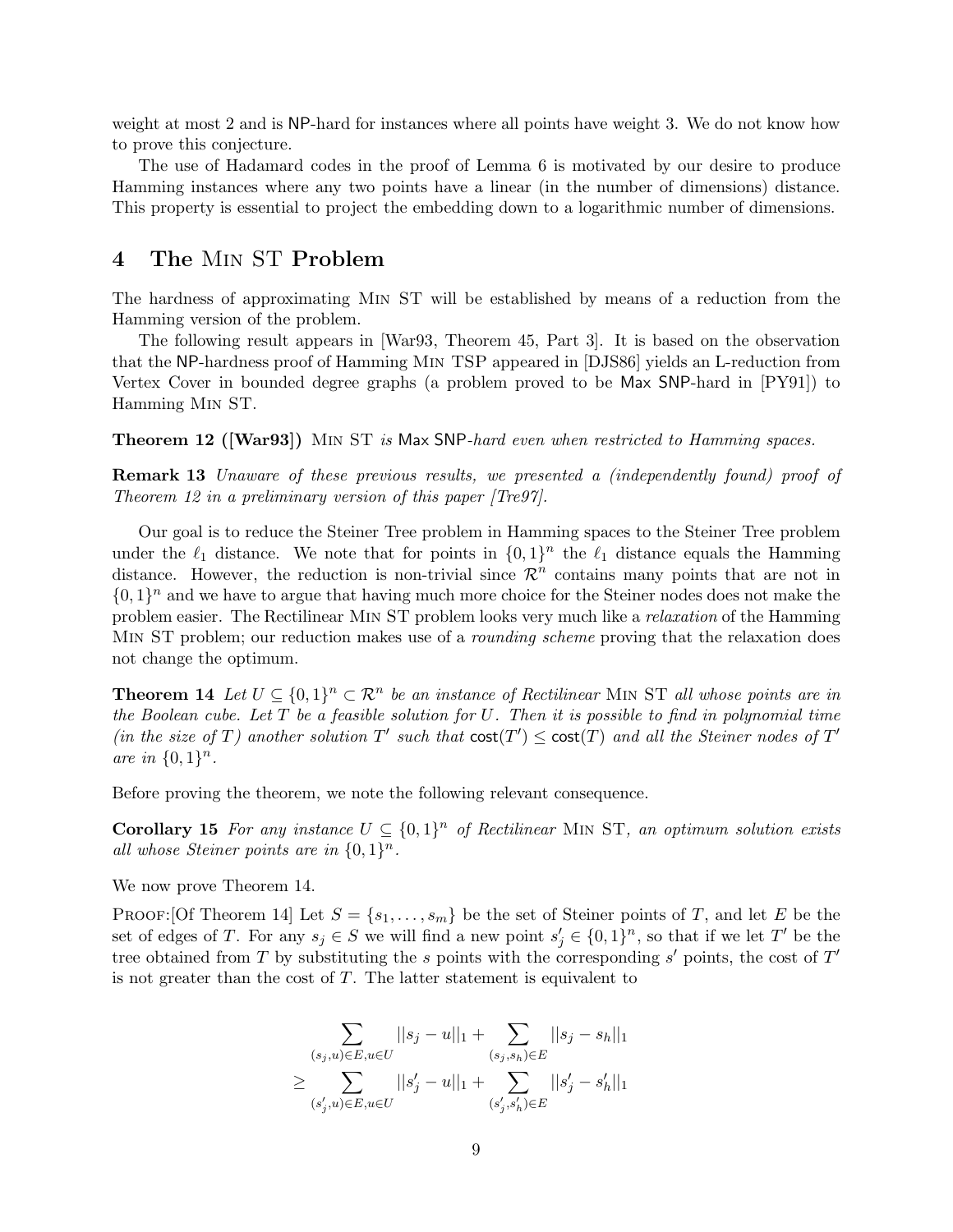We will indeed prove something stronger, namely, that for any  $i \in [n]$  it holds

$$
\sum_{\substack{(s_j, u) \in E, u \in U \\ \sum_{(s'_j, u) \in E, u \in U} |s'_j[i] - u[i]|}} |s_j[i] - s_h[i]| + \sum_{(s'_j, s'_h) \in E} |s'_j[i] - s'_h[i]|
$$
\n
$$
\geq \sum_{(s'_j, u) \in E, u \in U} |s'_j[i] - u[i]| + \sum_{(s'_j, s'_h) \in E} |s'_j[i] - s'_h[i]| \tag{1}
$$

Let  $i \in [n]$  be fixed, we now see how to find values of  $s'_1[i], \ldots, s'_m[i] \in \{0, 1\}$  such that (1) holds. We express as a linear program the problem of finding values of  $s'_1[i], \ldots, s'_m[i]$  that minimize the right-hand side of (1). For any  $j \in [m]$  we have a variable  $x_j$  (representing the value to be given to  $s'_j[i]$  and for any edge  $e = (a, b)$  such that at least one endpoint is in S we have a variable  $y_e$ , representing the length  $|a[i] - b[i]|$ . The linear program is as follows

min 
$$
\sum_{e} y_e
$$
  
\ns.t.  
\n $y_e \ge x_j - x_h \quad \forall e = (s_j, s_h) \in E$   
\n $y_e \ge x_h - x_j \quad \forall e = (s_j, s_h) \in E$   
\n $y_e \ge x_j \quad \forall e = (s_j, u_h) \in E.u_h[i] = 0$   
\n $y_e \ge 1 - x_j \quad \forall e = (s_j, u_h) \in E.u_h[i] = 1$   
\n $x_j \ge 0$   
\n $y_e \ge 0$ 

 $(LP)$ .

Setting  $x_j = s_j[i]$  and setting  $y_{(a,b)} = |a[i] - b[i]|$  yields a feasible solution, and its cost is the left-hand side of (1). Let  $(x^*, y^*)$  be an optimum solution for (LP). From the previous observation we have that setting  $s'_j[i] = x_j^*$  we satisfy (1). It remains to be seen that (LP) has an optimum solution where all variables take value from  $\{0, 1\}$ . This follows from the fact that  $(LP)$  is the linear programming relaxation of an undirected Min-CUT problem, where all the u such that  $u[i] = 0$ (respectively,  $u[i] = 1$ ) are identified with the source (respectively, the sink), each  $s_i$  is a node, and the edges are like in T. It is well known (see e.g.  $[PS82]$ ) that a Min-CUT linear programming relaxation has optimum  $0/1$  solutions, and that such a solution can be found in polynomial time.  $\Box$ 

**Remark 16** There seems to be no natural analog of Theorem 14 in other norms. Even in  $\mathcal{R}^2$ , *using the Euclidean metric, we have that the optimum solution of the instance*  $\{(0,0), (1,0), (0,1)\}$ *must use a Steiner point not in*  $\{0,1\}^2$ .

Theorem 17 *Rectilinear* Min ST *is* Max SNP*-hard.*

PROOF: We reduce from Hamming MIN ST. The reduction leaves the instance unchanged. For an instance  $U \subseteq \{0,1\}^n$ , we let  $\mathsf{opt}_H(U)$  (respectively,  $\mathsf{opt}_R(U)$ ) be the cost of an optimum solution for U, when seen as an instance of Hamming Min ST (respectively, of Rectilinear Min ST). Clearly, we have that  $\mathsf{opt}_R(U) \le \mathsf{opt}_H(U)$ . Given a solution T for U, we find a solution T' as in Theorem 14. Since in  $\{0,1\}^n$  the distance induced by the  $\ell_1$  norm equals the Hamming distance, we have that  $\text{cost}_H(T') = \text{cost}_R(T') \le \text{cost}_R(T)$ . We have an L-reduction with  $\alpha = \beta = 1$ .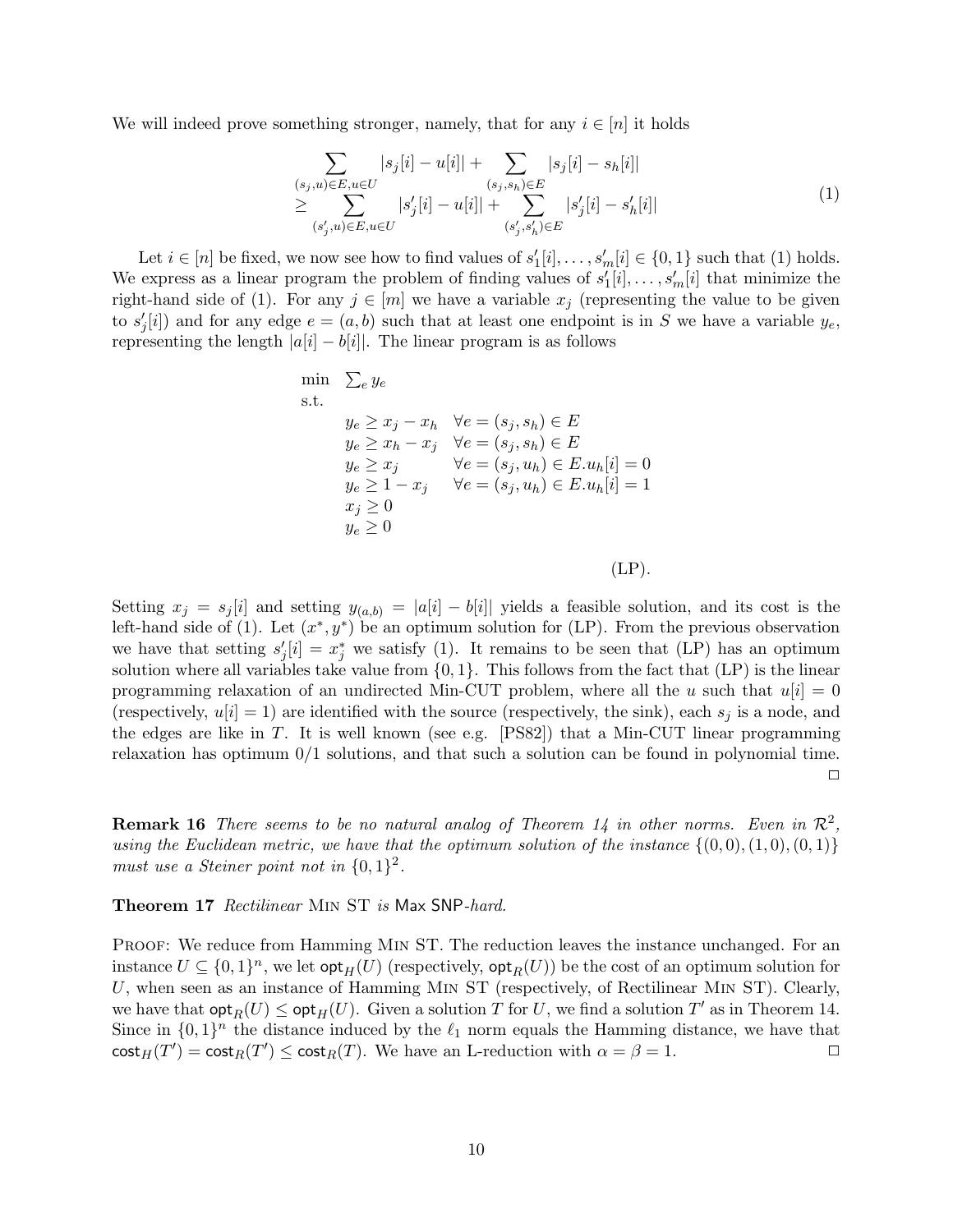## 5 Conclusions and Open questions

We do not know how to extend our non-approximability result for MIN ST to the Euclidean case. Arora [Aro96] notes that, by inspecting the way his algorithm works, it is possible to claim that, for any instance of Euclidean Min ST, there exists a near-optimal solution where the Steiner points lie in some well-specified positions (either at "portals" or in positions chosen at the bottom of the recursion). This observation could perhaps be a starting point.

We do not have explicit estimations of the constants to within which it is hard to approximate geometric Min TSP and rectilinear Min ST. The constant for Min TSP should be only slightly smaller than the corresponding constant for the  $(1, 2) - B$  case. An explicit non-approximability factor has been estimated by Engebresten [Eng98] for the latter problem, and it is very close to 1. The constant for Min ST should be slightly better. Finding much stronger estimations (comparable to the 3/2 bound of Christofides and the 1.644 bound of Karpinski and Zelikovsky) is an open and challenging question.

Acknowledgments. I am grateful to Sanjeev Arora, Madhu Sudan, László Babai and Janos Körner for very interesting and helpful discussions. I thank Ray Greenlaw for having read a preliminary version of this paper and given several useful remarks. I wish to thank Jens Lagergren, Tao Jiang and Todd Wareham for providing me references and reprints about their work in computational biology, and for explaining to me the relation with the Hamming Steiner Tree Problem.

# References

- [ALM+98] S. Arora, C. Lund, R. Motwani, M. Sudan, and M. Szegedy. Proof verification and hardness of approximation problems. *Journal of the ACM*, 45(3):501–555, 1998. Preliminary version in *Proc. of FOCS'92*.
- [Aro94] S. Arora. *Probabilistic Checking of Proofs and Hardness of Approximation Problems*. PhD thesis, University of California at Berkeley, 1994.
- [Aro96] S. Arora. Polynomial time approximation schemes for Euclidean TSP and other geometric problems. In *Proceedings of the 37th IEEE Symposium on Foundations of Computer Science*, pages 2–11, 1996.
- [Aro98] S. Arora. Polynomial time approximation schemes for Euclidean Traveling Salesman and other geometric problems. *Journal of the ACM*, 45(5), 1998.
- [BC93] D.P. Bovet and P. Crescenzi. *Introduction to the Theory of Complexity*. Prentice Hall, 1993.
- [BP89] M. Bern and P. Plassmann. The Steiner tree problem with edge lengths 1 and 2. *Information Processing Letters*, 32:171–176, 1989.
- [BR94] M. Bellare and J. Rompel. Randomness-efficient oblivious sampling. In *Proceedings of the 35th IEEE Symposium on Foundations of Computer Science*, pages 276–287, 1994.
- [CGP+98] P. Crescenzi, D. Goldman, C.H. Papadimitriou, A. Piccolboni, and M. Yannakakis. On the complexity of protein folding. In *Proceedings of the 30th ACM Symposium on Theory of Computing*, pages 597–603, 1998.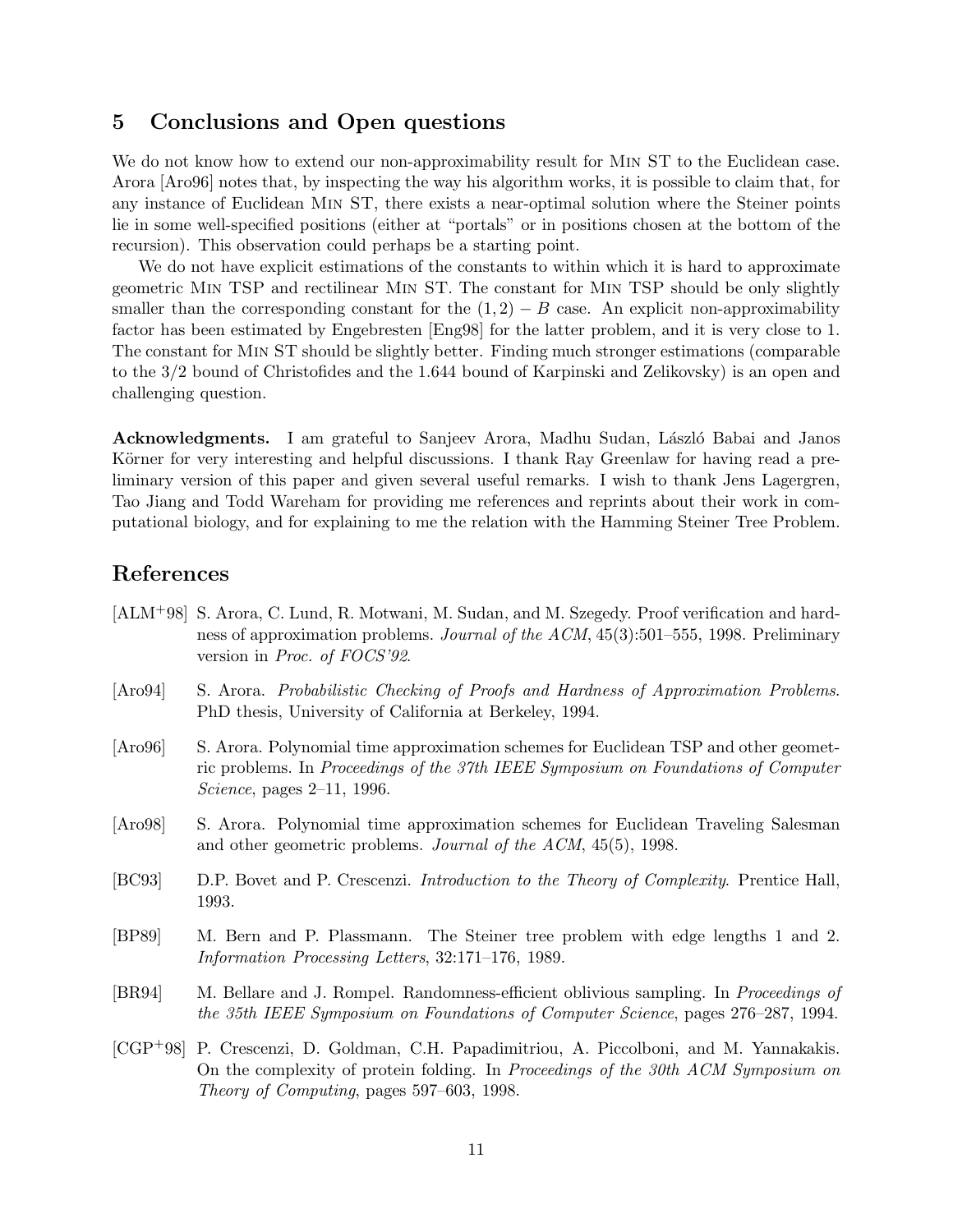- [Chr76] N. Christofides. Worst-case analysis of a new heuristic for the travelling salesman problem. Technical report, Carnegie-Mellon University, 1976.
- [CKST95] P. Crescenzi, V. Kann, R. Silvestri, and L. Trevisan. Structure in approximation classes. In *Proceedings of the 1st Combinatorics and Computing Conference*, pages 539–548. LNCS 959, Springer-Verlag, 1995.
- [DJS86] W.H.E. Day, D.S. Johnson, and D. Sankoff. The computational complexity of inferring rooted phylogenies by parsimony. *Mathematical Biosciences*, 81:33–42, 1986.
- [Edm66] J. Edmonds. Optimum branchings. *Journal of Research National Bureau of Standards, Part B*, 17B(4):233–240, 1966.
- [Eng98] L. Engebrester. An explicit lower bound for TSP with distances one and two. Technical Report TR98-046, Electronic Colloquium on Computational Complexity, 1998.
- [Gan] J. Ganley. The Steiner tree page. Web page, URL http://www.cs.virginia.edu/ ∼jlg8k/steiner.
- [GGJ76] M.R. Garey, R.L. Graham, and D.S. Johnson. Some NP-complete geometric problems. In *Proceedings of the 8th ACM Symposium on Theory of Computing*, pages 10–22, 1976.
- [GGJ77] M.R. Garey, R.L. Graham, and D.S. Johnson. The complexity of computing Steiner minimal trees. *SIAM Journal of Applied Mathematics*, 34:477–495, 1977.
- [Gil98] D. Gillman. A Chernoff bound for random walks on expander graphs. *SIAM Journal on Computing*, 27(4):1203–1220, 1998.
- [GJ77] M.R. Garey and D.S. Johnson. The rectilinear Steiner tree problem is NP-complete. *SIAM Journal on Applied Mathematics*, 32(4):826–834, 1977.
- [GKP95] M. Grigni, E. Koutsoupias, and C.H. Papadimitriou. An approximation scheme for planar graph TSP. In *Proceedings of the 36th IEEE Symposium on Foundations of Computer Science*, pages 640–645, 1995.
- [Hol81] I. Holyer. The NP-completeness of edge-coloring. *SIAM Journal on Computing*, 10:718– 720, 1981.
- [HRW92] F.K. Hwang, D.S. Richards, and P. Winter. *The Steiner Tree Problem*. North-Holland, 1992.
- [IM98] P. Indyk and R. Motwani. Approximate nearest neighbors: Towards removing the curse of dimensionality. In *Proceedings of the 30th ACM Symposium on Theory of Computing*, pages 604–613, 1998.
- [IT94] A.O. Ivanov and A.A. Tuzhilin. *Minimal Networks: The Steiner Problem and its Generalizations*. CRC Press, 1994.
- [JW94] T. Jiang and L. Wang. On the complexity of multiple sequence alignment. *Journal of Computational Biology*, 1(4):337–348, 1994.
- [Kle97] Jon M. Kleinberg. Two algorithms for nearest-neighbor search in high dimensions. In *Proceedings of the 29th ACM Symposium on Theory of Computing*, pages 599–608, 1997.